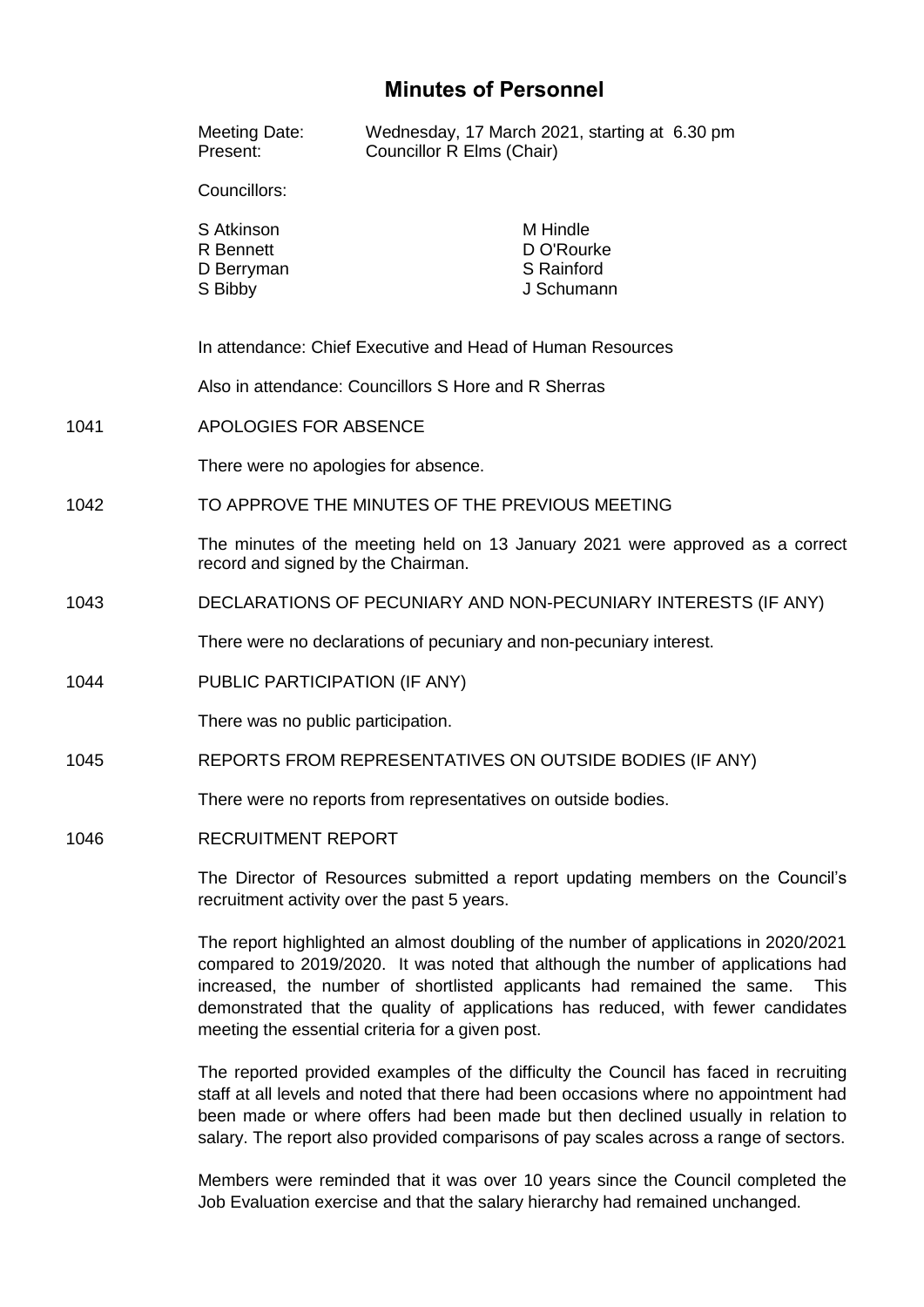## RESOLVED THAT COMMITTEE:

- 1. Note the report.
- 2. Ask the Chief Executive and CMT in conjunction with the Head of HR, to review the Council's current pay structure and submit a further report with options to address current and future recruitment issues.

## 1047 EXCLUSION OF PRESS AND PUBLIC

That by virtue of the next items of business being exempt information under Paragraph(s) 1 of Part 1 of Schedule 12A of the Local Government Act 1972, the press and public will now be excluded from the meeting.

#### 1048 PLANNING AND DEVELOPMENT PROPOSED STAFFING CHANGES

The Director of Economic Development and Planning submitted a report requesting Members to consider changes to staffing within the Economic Development and Planning Section.

The purpose of the changes would be to create a responsive service in light of changes which have occurred since the Economic Development and Planning Service was created in 2010, the introduction of the new Director, moving forward with the Council's new Local Plan, possible changes within the Planning White Paper, current vacancies and the COVID-19 pandemic.

Members were informed that the existing budget (subject to Job Evaluation) was sufficient to cover the replacement posts, that the secondment of one of the Principle Planning Officers had no financial implications and that the appointment to the vacant Planning Administration Assistant post (on a part-time basis) would have a cost saving.

Councillor Sherras was given permission to speak on this item and stressed how important it was for the Council to meet its regularity obligations especially as it related to the publication of a Local Plan.

## RESOLVED THAT COMMITTEE:

- 1. Approve the replacement of the Regeneration Projects Officer with a Senior Economic Development Officer and the replacement of the Economic Development Officer with an Assistant Economic Development Officer (both posts would be subject to Job Evaluation).
- 2. Approve appointing to the vacant Planning Administration Assistant post for a 12-month fixed term basis to start in May 2021.
- 3. Note the secondment of the Principal Planning Officer to address the needs of the service.

## 1049 GENERAL STAFFING UPDATE

The Director of Resources submitted a report informing members of general staffing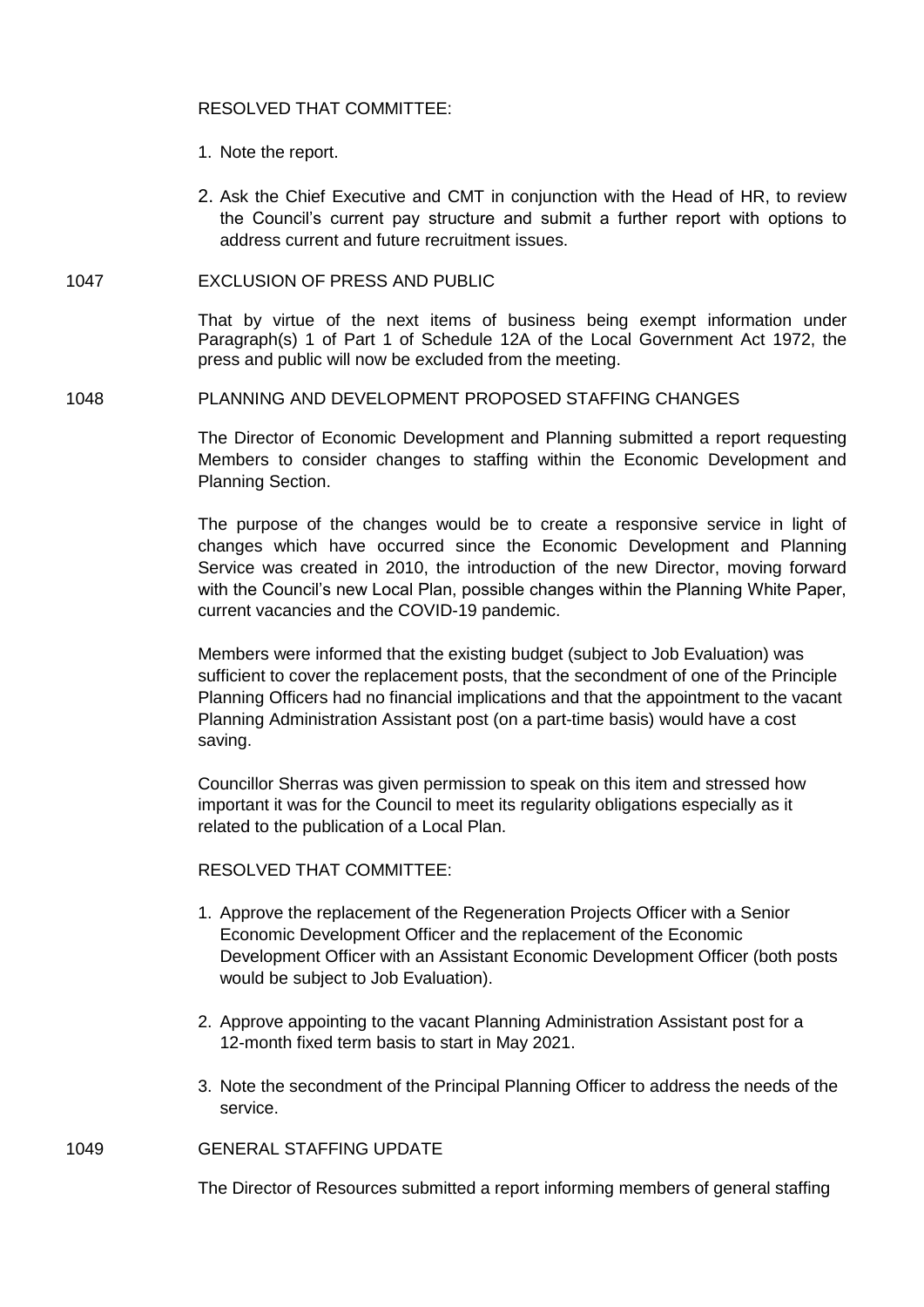matters since the last committee meeting. The report included information on appointments and resignations, internal movements, establishment changes, acting up payments and retirements.

RESOLVED THAT COMMITTEE:

Note and approve the decisions taken by CMT and the Chairman as outlined in the report.

#### 1050 COVID-19 STAFFING UPDATE

The Chief Executive submitted a report to consider staffing issues arising from the COVID-19 pandemic.

Members were reminded of how the Council had responded to the COVID-19 pandemic by providing a range of support services including a Community Hub, Business Support Grants and Hardship Relief Payments as well as continuing to deliver Council services.

The report noted that provision of these services has had a significant impact on staff with some working long hours and unable to take annual leave.

#### RESOLVED THAT COMMITTEE:

- 1. Note the appointment of temporary staff to assist with responding with the Covid pandemic.
- 2. Agree to giving staff the option of being paid for the excess time they have accrued up to 6 March 2021.
- 3. Agree that up to 28 days annual leave can be carried forward and that staff be given the option of being paid for outstanding leave at 31 March in excess of 20 days.

#### 1051 UPDATE ON NATIONAL PAY NEGOTIATIONS 2021/2022

The Director of Resources submitted a report updating members on the latest position in respect of the National Trade Union Pay Claim for 2021/2022.

RESOLVED THAT COMMITTEE:

Note the Report.

1052 ANNUAL ANALYSIS OF EXIT INTERVIEWS

The Director of Resources provided a report with information relating to staff who left the Council's employment between 1 January 2020 and 31 December 2020. The report also provided an analysis of the Exit Interviews which take place when an employee leaves the Council.

The report highlighted a high level of retirements during the period.

RESOLVED THAT COMMITTEE: